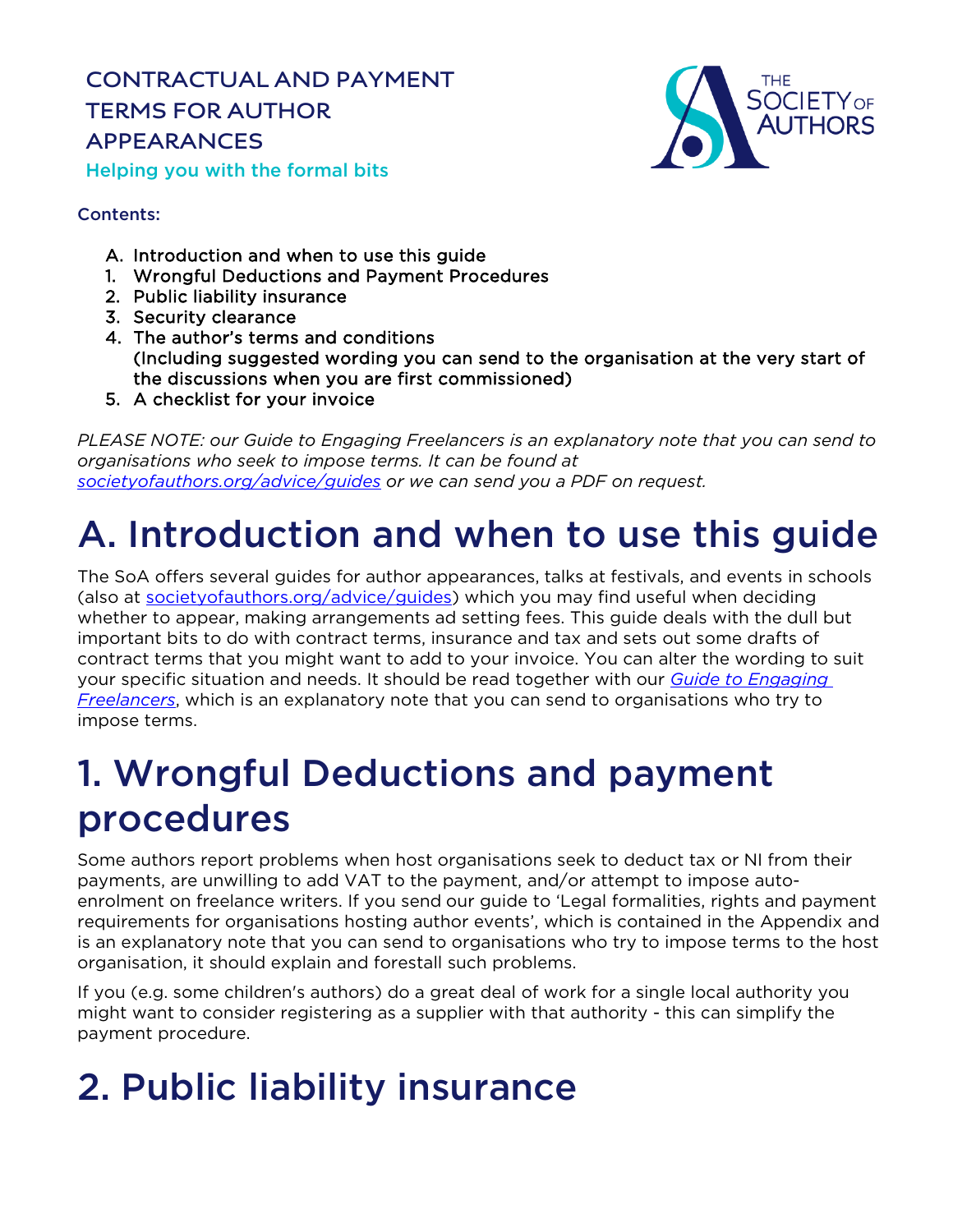Contractual and Payment Terms for Author Appearances - January 2017

Public Liability Insurance (PLI) covers claims made against you by third parties who have been injured or whose property has been lost or damaged due to your negligence. It is not a legal requirement, but is increasingly insisted on by host organisations, especially those controlled by local authorities.

If you don't already have PLI, clarify the situation at the outset – some institutions have been known to flag this up as a condition of payment only after the event has taken place.

If you are asked to have PLI, ensure the venue knows that a condition of such insurance is that you will be accompanied at all times and will not be left alone with children under 18 or vulnerable adults.

The SoA has a scheme which allows members (resident in the UK) access to a suitable and affordable form of PLI. The scheme is run on an annual renewal basis. There are two liability levels of cover available: up to £5 million for an annual premium of £17 and up to £10 million for £22. For further details, go to societyofauthors.org/insurance.

## 3. Security clearance

You should not be required to have a Disclosure and Barring Service check (DBS, formerly a 'CRB check') because it is necessary only where there is *'teaching, training or instruction of children, carried out by the same person frequently (once a week or more often) or on four or more days in a 30-day period or overnight.*' For more information see [gov.uk/dbs-update](http://www.gov.uk/dbs-update-service)[service.](http://www.gov.uk/dbs-update-service)

## 4. The author's terms and conditions

Right at the start of the conversation, when invited to make an appearance, start by asking the host to send you its standard terms and conditions – if they are not already apparent. And if you feel that the T&C are inadequate or unsatisfactory, you might want to make clear some/all the points below. These are only suggestions – feel free to ignore them, or to include them, as best suits your specific situation and how you feel about the status and motivation of both the host and the proposed event.

4a. Acceptance of these terms is a condition of booking and any correspondence or form filling in order for me to receive payment may incur an administration charge at my sole discretion.

### 4b. My tax status

*I am a self-employed author and give talks [at Universities/Colleges/Schools] from time to time. Various questions often arise in relation to income tax, national insurance, VAT and auto-enrolment for pension purposes.*

*I am officially registered as self-employed and pay all my taxes as such. My UTR and NI number will be on my invoice, with my postal address and phone number. HMRC does not require me to provide any other information.* [Some authors would prefer not to give their NI number. Our understanding is that it is not a legal requirement and it would be preferable if you were not asked to supply it. However, some organisations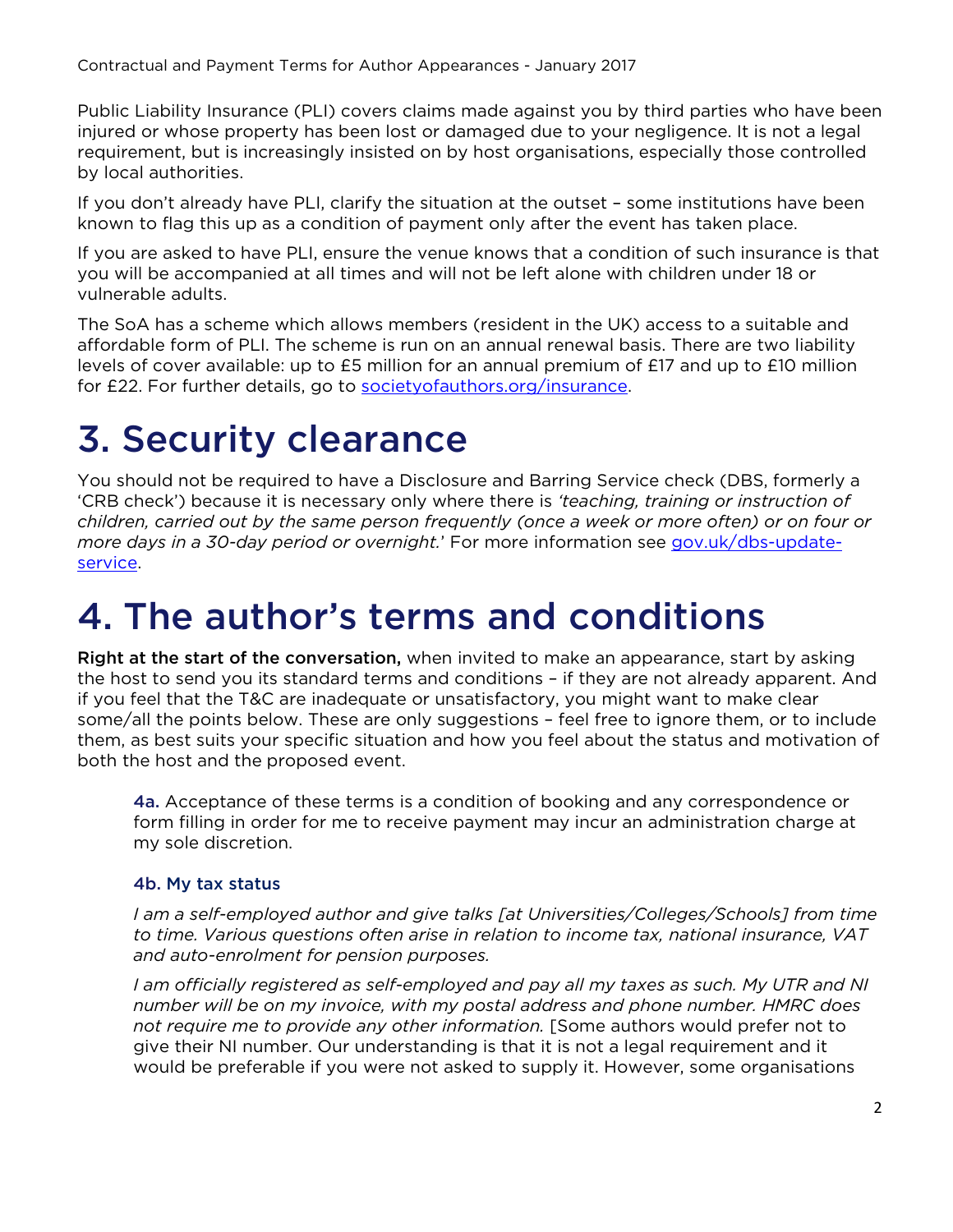Contractual and Payment Terms for Author Appearances - January 2017

use NI numbers as a unique identifier and there is no problem in supplying it so long as you make clear that you are to be taxed as self-employed and must not be treated as an employee.]

*No tax should be deducted from any payments made to me. I am not in any circumstances to be treated as an employee. Auto-enrolment for pension purposes should not apply.*

*Ideally, any payment to me should not be made through a payroll but, if it is, please ensure that no deductions are made and that I am not auto-enrolled for pension purposes. [As a matter of law it is allowable to postpone auto enrolment for three months (see [thepensionsregulator.gov.uk/postponement.aspx\)](http://www.thepensionsregulator.gov.uk/postponement.aspx) and I will not be employed for that long.]*

*If your finance department asks me to fill in any forms in order to be paid, a) I will make an administration charge of [£…] at my sole discretion, and b) I reserve the right to refuse to give information that I regard as personal, such as annual turnover.* 

### 4c. My VAT status

Either: *I am not registered for VAT. I will submit an invoice for payment.* Or: *I am registered for VAT and my VAT number is ... VAT must be added to the agreed fee and I will submit an invoice for payment.*

### 4d. Payment terms

*If you wish me to include a Purchase Order number on my invoice, please give me the number before the event and detail any other information you require me to include on the invoice.* 

Either: *I am happy to be paid by cheque or BACS. Details of both will be on my invoice.*  Or: *My services are provided through my limited company. Please make payment in accordance with the instructions attached.*

*I will send you my invoice and receipts for expenses after the event. Payment terms will be 30 days - but if this doesn't suit your system you are welcome to offer a different timescale; however please let me know, otherwise*

Either: *I will be entitled to add a late payment supplement which will be [whichever is the greater of 10% or £35 pcm or part thereof].*

Or: *statutory interest will be charged on overdue payments at 8% above base rate plus a £40 penalty charge (as provided for by the Late Payment of Commercial Debts (Interest) Act 1998).* 

### 4e. My cancellation policy

*If I cancel, neither fee nor expenses will be charged.*

*If I am unavoidably prevented from reaching you by weather or any travel-related incident outside my control, I would not charge my fee but you would reimburse me for all pre-booked costs.*

*If you cancel a firm booking more than [six weeks] before the event, half the fee is payable and all incurred expenses must be reimbursed. If you cancel under [six weeks] before the event, the full fee is payable plus incurred expenses.*